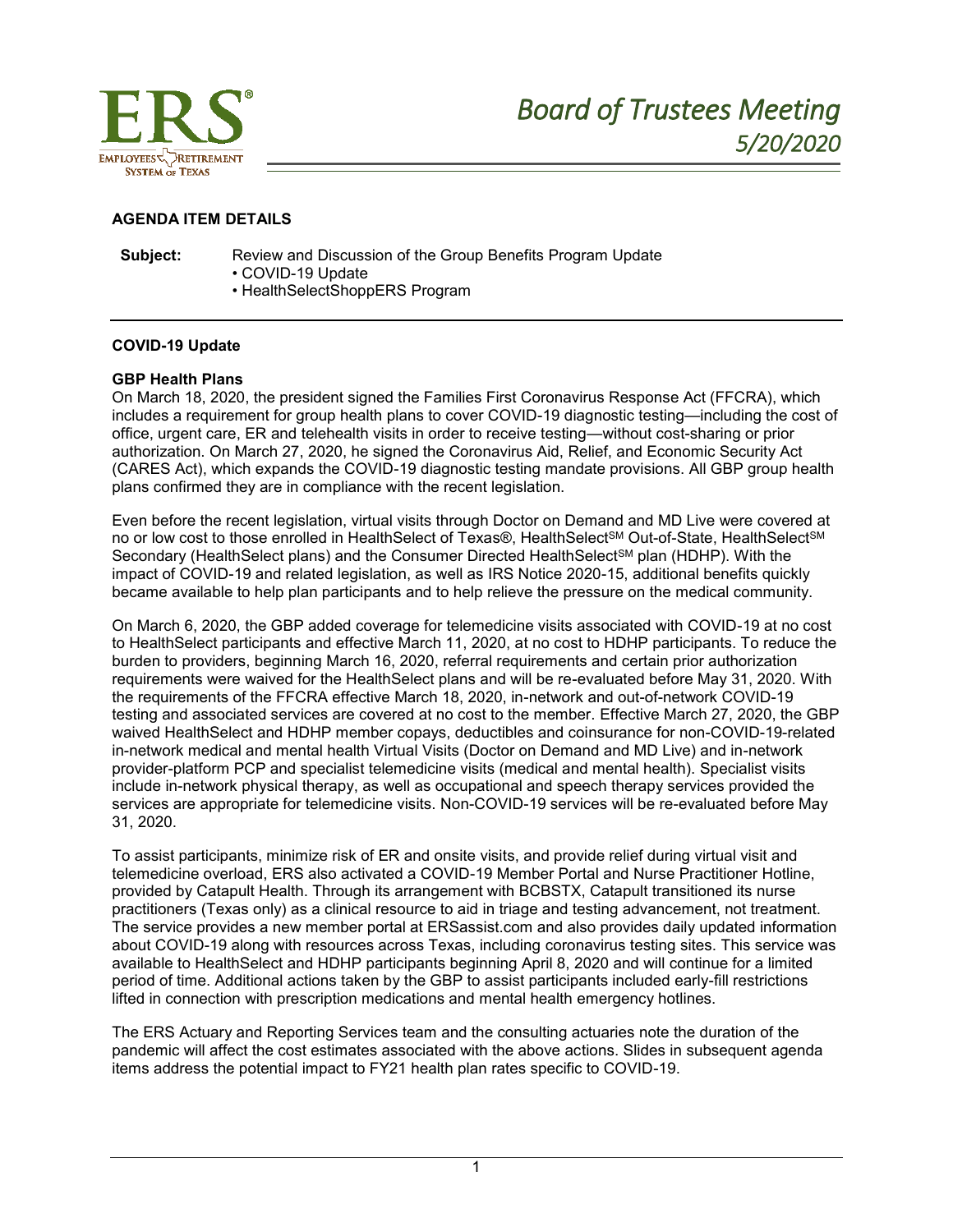# **Texa\$aver SM 401(k) /457 Program**

The CARES Act includes several provisions intended to provide relief to retirement plan participants, including government-sponsored 457(b), 403(b), 401(a) and 401(k), 403(b) plans. Section 2203 of the CARES Act waives all required minimum distributions (RMDs) for the 2020 calendar year. This waiver also applies to RMDs that are due by April 1, 2020 for individuals who turned age 70½ last year, unless those payments were already made last year. This provision is mandatory and applies to governmental 457(b), 403(b) and 401(k). The Texa\$aver program's Third Party Administrator (TPA) implemented this provision effective January 1, 2020.

Section 2202 of the CARES Act provides special rules for the use of retirement funds in the current emergency for plan sponsor consideration. These optional provisions are temporary and may provide much-needed opportunities for participants who may need emergency liquidity from their Texa\$aver assets.

*Eligibility requirements.* ERS implemented program changes to be available to Texa\$aver participants who meet one of the following eligibility requirements established by the Act:

- Be diagnosed with the virus SARS-CoV-2 or with coronavirus disease 2019 (COVID-19) by a test approved by the Centers for Disease Control and Prevention;
- Have spouse or dependent who is diagnosed with such virus or disease by such a test; or
- Experience adverse financial consequences as a result of (1) being quarantined, (2) being furloughed or laid off, (3) having work hours reduced, (4) being unable to work due to lack of child care, or (5) being unable to work due to the closing or reducing of the hours of a business owned or operated by the individual.

*CARES Act program changes.* The implemented changes provide temporary financial relief as allowable under the Act to Texa\$aver participants by providing for the availability of: 1) Coronavirus-Related Distributions, 2) increased loan limits and 3) the extension of the loan repayment period.

1. Coronavirus-Related Distributions

The Act defines a Coronavirus-Related Distribution as any distribution made on or after January 1, 2020 and before December 31, 2020 to an individual who meets the eligibility requirements defined above.

Section 72(t) of the Internal Revenue Code of 1986 does not apply to any coronavirus-related distribution. While IRS Code 72(t) stipulates plans must implement a 10% early withdrawal penalty for participants who are not age 59  $\frac{1}{2}$ , Section 2202 of the CARES Act waives this penalty for any coronavirus-related distributions up to \$100,000 per individual across plans.

The provision allows withdrawals to be repaid within three years of the date of distribution to any plan to which a rollover contribution can be made. Repayments are to be treated as rollover contributions. Regular income tax due on coronavirus-related distributions is spread ratably over three years unless the person elects otherwise. The 20% income tax withholding requirement does not apply, and 402(f) notice is not required.

## 2. Increased Loan Limit

The provision allows for an increase in the maximum loan amount from \$50,000 or 50% of the vested account balance to \$100,000 or 100% of the vested balance. This increase applies to loans taken for a period of 180 days after March 27, 2020. The loan cap is across both the 401(k) and 457 plans and is monitored by the TPA. The ultimate responsibility for monitoring the cap is borne on the participant since outside IRAs are also included in the maximum loan amount. Loan payments are automatically withdrawn through payroll deduction.

The TPA has also temporarily waived the \$50 loan origination fee. This waiver does not apply to the monthly administrative fee.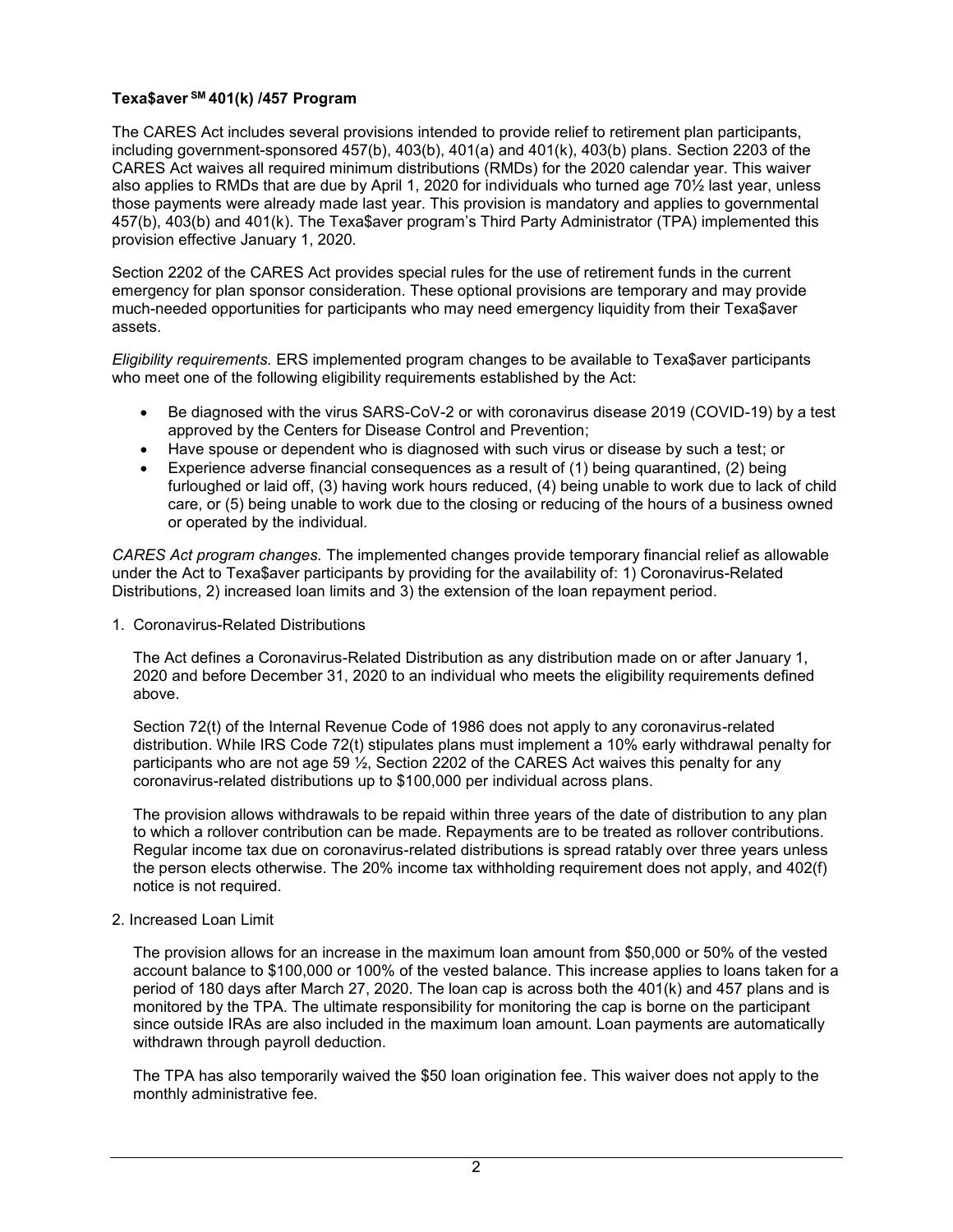# 3. Extension of Loan Repayment Period

New loan payments can be delayed by one year for any person meeting the requirements for a coronavirus-related distribution as defined above and who (1) has an outstanding loan balance on or after March 27, 2020, and (2) has loan payments due between March 27, 2020 through December 31, 2020. At the end of the deferment period, the loan is re-amortized and the end date of the loan is recalculated. The five-year loan limit may be disregarded for this purpose. Loan payments are automatically withdrawn through payroll deductions following the deferment period.

The adopted changes will require amendments to both the Texa\$aver 401(k) and 457 plan documents, which must be completed by the end of the 2024 plan year.

# **HealthSelectShoppERSSM Program**

There has been significant interest in offering a program designed to reward participants for comparing costs and choosing lower cost providers for certain medical services, known as a shopable services, or Right to Shop, initiative. In the General Appropriations Act of the Eighty-Sixth Legislature, Rider 16 applied to the Employees

Retirement System of Texas (ERS):

Right to Shop lncentive. lt is the intent of the Legislature that the Employees Retirement System incentivize participants to shop for lower cost care within the health plan in order to achieve shared savings. ln accordance with existing laws, the agency may contract with one or more third-party vendors for this purpose. The 86th Legislature also included Rider 16, which directs ERS to incentivize participants to shop for lower cost healthcare within the health plan using a shared savings approach.

ERS has been working on the implementation of a shopable services initiative with an implementation date of September 1, 2020. The name of the program is HealthSelectShoppERS. The HealthSelectShoppERS program will be available to HealthSelect active employees and their covered dependents, and will not include Medicare-primary participants or retirees. The HealthSelectShoppERS program will reward those HealthSelect plan participants who shop for certain in-network, elective, nonemergency medical services ordered by their provider. Since prices for procedures vary widely, a participant can save money for the plan, and earn a reward, by seeking out lower cost care as guided by the health plan.

HealthSelectShoppERS will be offered by Blue Cross and Blue Shield of Texas (BCBSTX) through their affiliate, Sapphire Digital, on behalf of the HealthSelect of Texas, Consumer Directed HealthSelect and HealthSelect Out-of-State plans (HealthSelect). The shopable functionality of the program will integrate with BCBSTX's Provider Finder tool found within the Blue Access for Members (BAM) portal for a seamless shopping experience.

Not all medical procedures are shopable or eligible for a reward. The full list of approximately 175 innetwork eligible services will be available prior to September 1, 2020 and reward-eligible services are generally for certain medical scans, MRIs, ultrasounds, hip and knee replacement, and hysterectomy. The reward amount is driven by the price variance between site of service locations and not by the individual physician or provider performing the procedure. Participants can choose the first, second or third best cost with a corresponding established reward amount. If a participant does not have access to a computer or prefers telephonic assistance, a BCBSTX Personal Health Assistant can help participants shop for eligible services over the phone.

Rewards are provided by making an employer contribution to the employee's TexFlex healthcare flexible spending account or limited flexible spending account (collectively, FSA) following payment of the claim. The reward component will be offered through WageWorks via an employer contribution to the FSA and, in all respects, the TexFlex program will continue to be administered in accordance with IRS and plan requirements. Earned rewards will be credited to an employee's existing FSA. If an employee earns a reward but is not enrolled in an FSA, an account will be opened for them automatically after the reward is